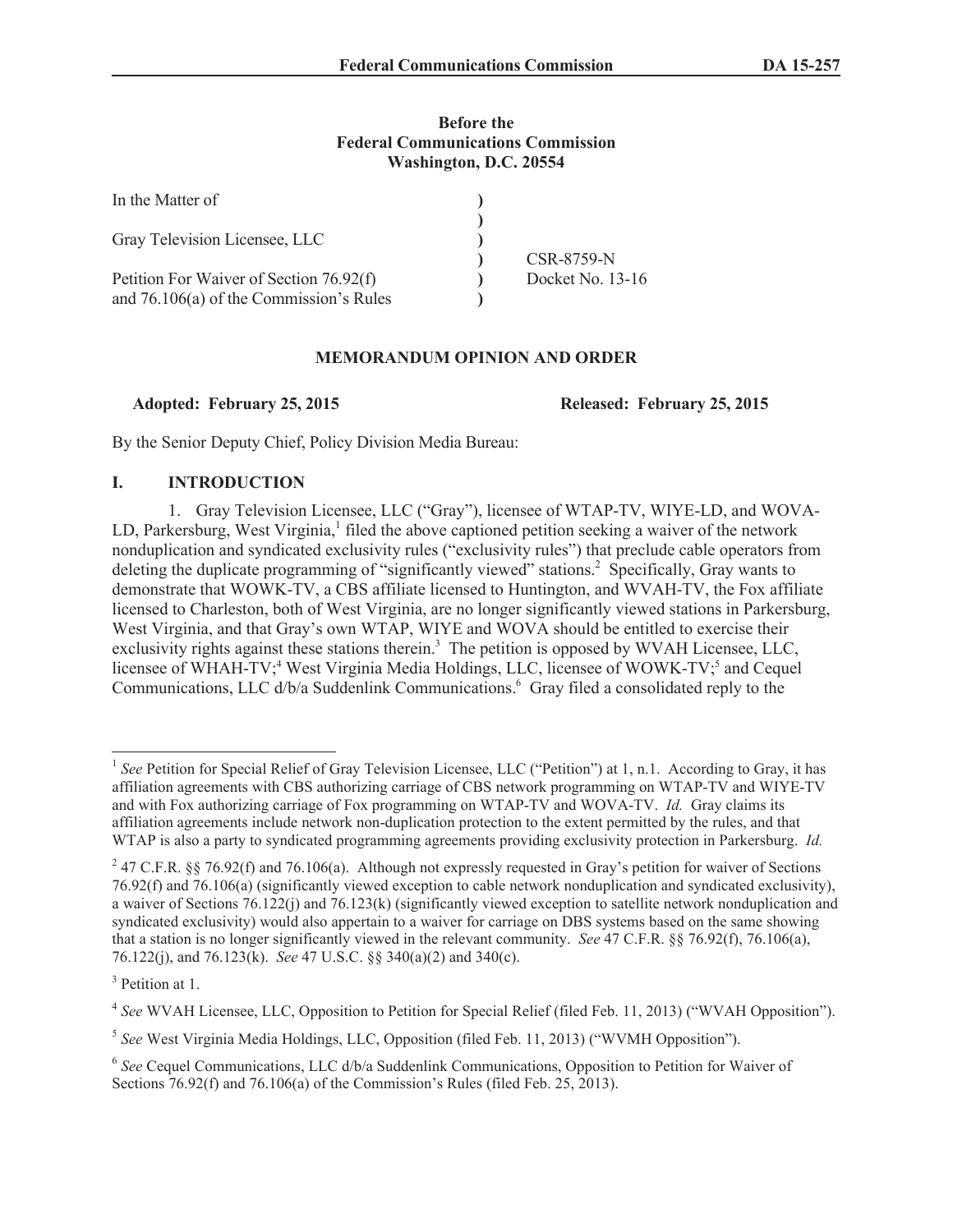oppositions.<sup>7</sup> For the reasons discussed below, we deny Gray's Petition.

#### **II. BACKGROUND**

2. Upon the request of a local television station with exclusive rights to distribute a network or syndicated program, a cable operator generally may not carry a duplicating program broadcast by a distant station.<sup>8</sup> Under Sections 76.92(f) and 76.106(a) of the Commission's rules, however, a signal otherwise subject to deletion is exempt from application of both the network nonduplication and syndicated exclusivity rules if it is "significantly viewed" in a relevant community (the "significantly viewed exception"). $\degree$  The significantly viewed exception to the exclusivity rules is based on a demonstration that an otherwise distant station receives a "significant" level of over-the-air viewership in a subject community. If this viewership level is met, the station is no longer considered distant for purposes of the application of the network nonduplication and syndicated exclusivity rules because it has established that it is viewed over the air in the subject community.

3. In order to obtain a waiver of Section 76.92(f), the Commission held in *KCST-TV, Inc.*<sup>10</sup> that petitioners would be required to demonstrate for two consecutive years that a station was no longer significantly viewed, based either on community-specific or system-specific over-the-air viewing data, following the methodology set forth in Section 76.54(b). Section 76.5(i) of the Commission's rules requires that for network stations to be considered significantly viewed, the survey results should exceed a 3 percent share of total viewing hours and a net weekly circulation of 25 percent, by at least one standard error.<sup>11</sup> For independent stations (*i.e.,* non-network stations), to be considered significantly viewed, Section 76.5(i) of the Commission's rules requires that the survey results should exceed a 2 percent share of total viewing hours and a net weekly circulation of 5 percent, by at least one standard error.<sup>12</sup>

4. Since the Commission's decision in *KCST-TV,* the methodology required by Section 76.54(b) of the rules for a petitioner seeking a waiver of the significantly viewed exception has evolved, pursuant to case law and market realities. Section 76.54(b) states in pertinent part that significant viewing "may be demonstrated by an independent professional audience survey of [over-the-air] television homes that covers at least two weekly periods separated by at least thirty (30) days but no more than one of which shall be a week between the months of April and September.<sup>13</sup> Over time, The Nielsen Company ("Nielsen") became the primary surveying organization through which a petitioner could obtain television surveys. Nielsen, which routinely surveys television markets to obtain television stations' viewership, conducts four-week audience surveys four times a year (*i.e.,* February, May, July and November "sweep periods"). The Bureau has found that replacing each week required under *KCST-TV* with a sweep period is acceptable and, if anything, adds to the accuracy of the audience statistics because of the increased

9 47 C.F.R. §76.92(f); *see* 47 C.F.R. §§76.5(i) and 76.54.

<sup>10</sup>103 FCC 2d 407, 413 ¶ 11 (1986).

<sup>11</sup>*See* 47 C.F.R. §76.5(i) & 76.55(b).

<sup>12</sup>See id. The Commission has found that this type of test is applicable as well for waivers of the syndicated exclusivity exemption. *See, e.g., Chambers Cable of Oregon, Inc.*, 5 FCC Rcd 5640 (1990).

<sup>7</sup> *See* Gray Television Licensee, LLC, Consolidated Reply (filed Mar. 12, 2013) ("Gray Reply").

<sup>8</sup> *See* 47 C.F.R. § 76.92; 47 C.F.R. § 76.101.

<sup>13</sup>47 C.F.R. § 76.54(b). The criteria set forth in *KCST-TV* require that two separate surveys be performed pursuant to Section 76.54(b) in consecutive years. The provisions of Section 76.54(b) therefore apply to each year's survey. It should be noted that these types of surveys cannot be done by the affected television station, cable system or satellite operator.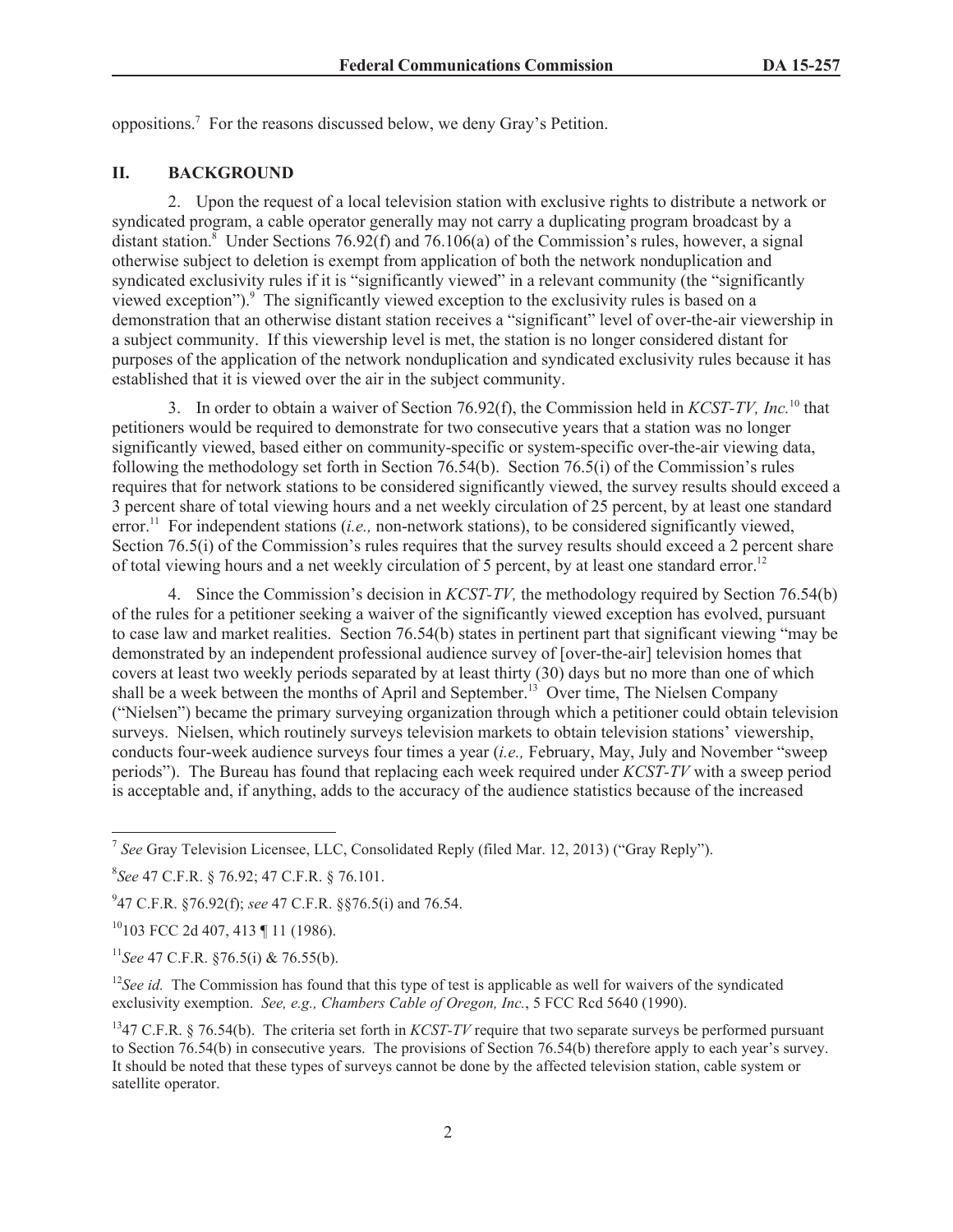sample size.<sup>14</sup> Accordingly, a petitioner may submit the results from two sweep periods in each year. For use in exclusivity waivers, a petitioner may purchase survey data from Nielsen on either a communityspecific or system-specific basis.<sup>15</sup> If a petitioner is purchasing survey data on a system-specific basis where two or more communities are involved, the percent of diaries from each community surveyed must be approximately the same as the percentage of the total population for each community served by the cable system. <sup>16</sup> In order to produce the data required for exclusivity waivers, Nielsen re-tabulates the over-the-air data that it collects for its routine audience sweep periods, selecting in-tab diaries from its database from the area served by a cable system or an individual cable community.<sup>17</sup> It should be noted that, despite the fact that a petitioner is purchasing a re-tabulation of data that has already been collected, it is still obligated to notify interested parties prior to the purchase of such data, pursuant to the requirements set forth in Section 76.54(c) of the Commission's rules.<sup>18</sup> Notification to interested parties before the purchase of Nielsen data allows a petitioner to correct any errors or clarify issues related to the methodology before the data are purchased and the petition is actually filed and, perhaps, avoid the filing of oppositions. Finally, we note that the manner in which surveys based on sweep periods are averaged, remains the same as for weekly surveys.<sup>19</sup> A petitioner may therefore submit the average of the two sweep periods for each year. If, however, a petitioner submits more than two sweep periods, in addition to the average or combined audience shares for the year, it must also include the separate sweep data for each individual sweep period used. This ensures that the reported audience results data are not skewed by

 $15$ It should be noted that Nielsen identifies individual communities by zip codes, a process not incompatible with the surveying process discussed here.

 $^{16}$ 47 C.F.R. § 76.54(b). Proportionality based on population demonstrates that more weight is given to larger communities. While there must be at least one diary from each community in each survey, there is no minimum sample size since the standard error allows us to be sure that there is a high probability that the reported result meets or falls below our criteria. Because Nielsen is able to weight its sampling, they can provide such proportionality.

 $17$ We expect petitioners who commission such data to include, along with the survey data itself, a description of the procedures used to retabulate the data, which database it is using, what communities (or zip codes) are covered, the station(s) surveyed, and time periods covered. Because Nielsen routinely provides this information in a cover letter along with its survey data, it is most helpful if this letter is included. That way there is no doubt that the data provided was obtained from Nielsen. *See e.g., Radio Perry, Inc.,* 11 FCC Rcd 10564, 10568-9 ¶ 10 (1996); *Gulf-California Broadcast Company,* 21 FCC Rcd 3476, 3479-80 ¶ 8 (2006). We further suggest that the petitioner make it clear that the data they are submitting, along with the description of methodology, are as agreed on between the petitioner and Nielsen.

<sup>18</sup>47 C.F.R. § 76.54(c). Section 76.54(c) states that "[n]otice of a survey to be made pursuant to paragraph (b) of this section shall be served on all licensees or permittees of television broadcast stations within whose predicted Grade B contour the cable community or communities are located, in whole or in part, and on all other system community units, franchisees, and franchise applicants in the cable community or communities at least 30 days prior to the initial survey period." Such notice should indicate the surveying organization, the methodology used to calculate the viewing shares (*e.g.,* a description of the process used to re-tabulate the information in an existing database), the manner in which the communities (and/or zip codes) were selected, and the survey periods used. *Id.*

<sup>14</sup>Although, in general, petitioners are prohibited from using two surveys between April and September (*i.e.,* May or July sweeps), we have not ruled out a petitioner providing all sweeps in a year where more than two are submitted. *See WTNH Broadcasting, Inc. and K-W TV, Inc.,* 16 FCC Rcd 6781, 6784 ¶ 7 (CSB 2001) (Bureau did not reject the petition because of the inclusion of both May and July data, but only concluded that, in such a case, it would be necessary to provide individual survey period results so that we could determine the effect of the third and fourth sweep periods).

 $19$ Section 76.54(b) states that "[i]f two surveys are taken, they shall include samples sufficient to assure that the combined surveys result in an average figure at least one standard error above the required viewing levels. If surveys are taken for more than 2-weekly periods in any 12 months, all such surveys must result in an average figure at least one standard error above the required viewing level."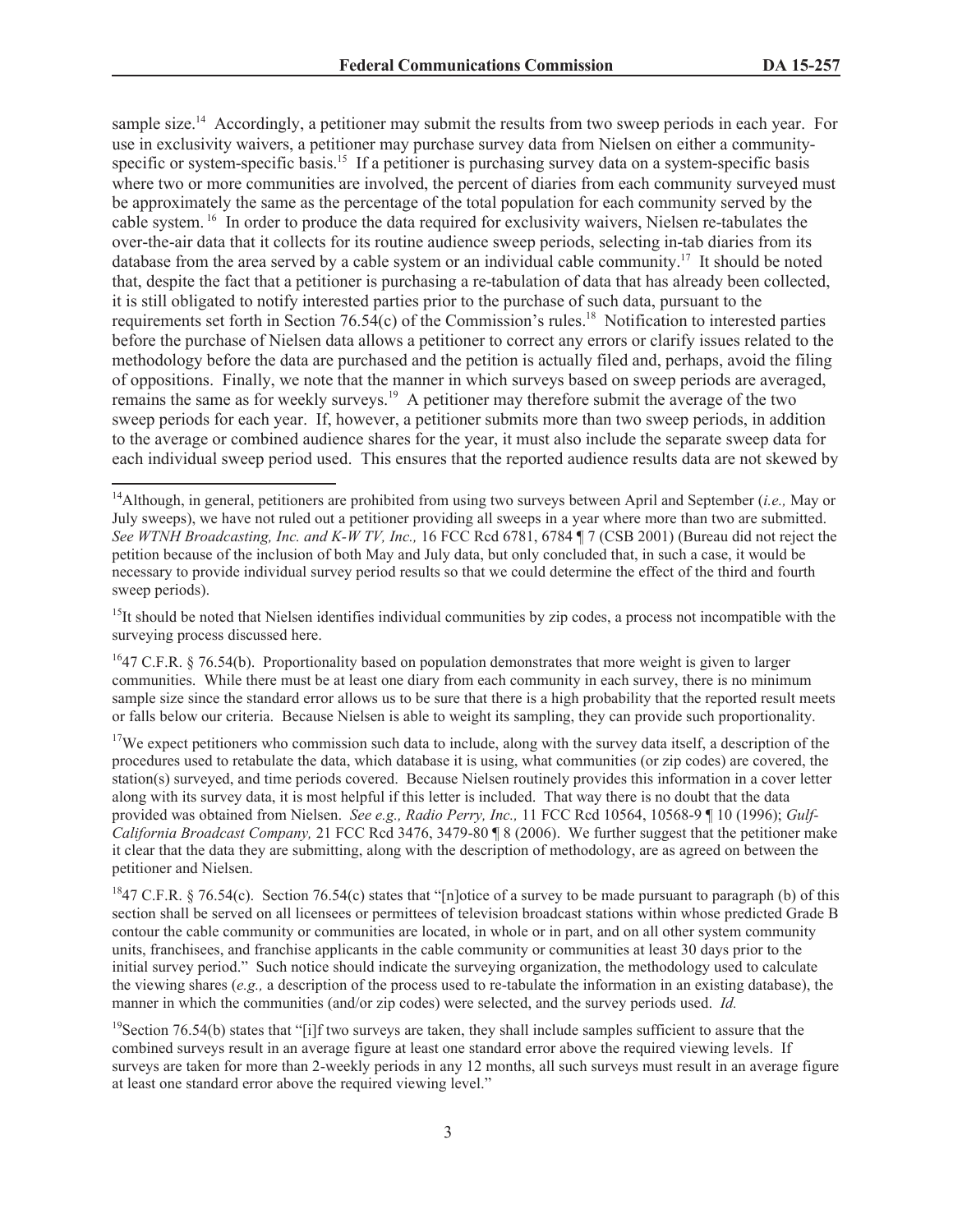the choice of sweep periods.

## **III. DISCUSSION**

5. Gray submits community-specific data from The Nielsen Company to demonstrate that WOWK-TV and WVAH-TV are no longer significantly viewed in Parkersburg.<sup>20</sup> The submitted audience statistics are the results re-tabulations of Nielsen's audience data for non-cable/non-ADS homes identified by zip codes.<sup>21</sup> The submitted data are averages for two four-week audience sweep periods in each of two years. The first year survey's audience estimates come from Nielsen's February 2011 and May 2011 audience sweep data and the second year estimates are based on February 2012 and May 2012 data. These surveys are intended to satisfy the requirement that petitioners provide a showing of significantly viewed status for each station based on two one-week surveys, separated by at least 30 days, of non-cable/non-ADS homes conducted by an independent audience survey firm for two consecutive years.

6. The report provided by Nielsen and submitted by the petitioner shows audience statistics for each of the stations in Parkersburg. The following tables – Table 1 for WOWK-TV and Table 2 for WVAH-TV – show the number of households studied (*i.e.*, in-tab diaries) used to derive the audience estimates, the total viewing hours share, the standard error about the total viewing hours share, the net weekly circulation share, and the standard error about the net weekly circulation share.<sup>22</sup>

| <b>Survey Dates</b> | <b>Households</b><br><b>Studied</b> | <b>Total</b><br><b>Viewing</b><br><b>Hours</b><br><b>Share</b> | <b>Standard</b><br>Error | <b>NWC Share</b> | <b>Standard</b><br>Error |
|---------------------|-------------------------------------|----------------------------------------------------------------|--------------------------|------------------|--------------------------|
|                     |                                     |                                                                |                          |                  |                          |
| Feb. 11/May 11      |                                     | 0.00                                                           | 0.00                     | 0.00             | 0.00                     |
| Feb. 12/May 12      |                                     | 0.00                                                           | 0.00                     | 0.00             | 0.00                     |

### **TABLE 1 – WOWK-TV VIEWING IN PARKERSBURG, WV**

#### T**ABLE 2 – WVAH-TV VIEWING IN PARKERSBURG, WV**

| <b>Survey Dates</b> | <b>Households</b><br><b>Studied</b> | <b>Total</b><br><b>Viewing</b><br><b>Hours</b><br><b>Share</b> | <b>Standard</b><br><b>Error</b> | <b>NWC Share</b> | <b>Standard</b><br>Error |
|---------------------|-------------------------------------|----------------------------------------------------------------|---------------------------------|------------------|--------------------------|
|                     |                                     |                                                                |                                 |                  |                          |
| Feb. 11/May 11      | 0                                   | 0.94                                                           | 1.02                            | 4.79             | 5.81                     |
| Feb. 12/May 12      |                                     | 0.00                                                           | 0.00                            | 0.00             | 0.00                     |

7. Based on these reported audience statistics, Gray asserts that it has met its burden to demonstrate that WOWK-TV and WVAH-TV are no longer significantly viewed and that its request for waiver should be granted so that it may be entitled to assert its network non-duplication and syndicated

<sup>&</sup>lt;sup>20</sup> Exhibit A includes the description of Nielsen's methodology and the survey data.

<sup>&</sup>lt;sup>21</sup> *See* Petition at 3-5; Exhibit A. The re-tabulations of Nielsen's data are for residential zip codes 26101 and 26104, assigned to Parkersburg by the U.S. Postal Service. *Id*. at 4.

<sup>22</sup> *See* Petition at 4-5 & Exhibit A.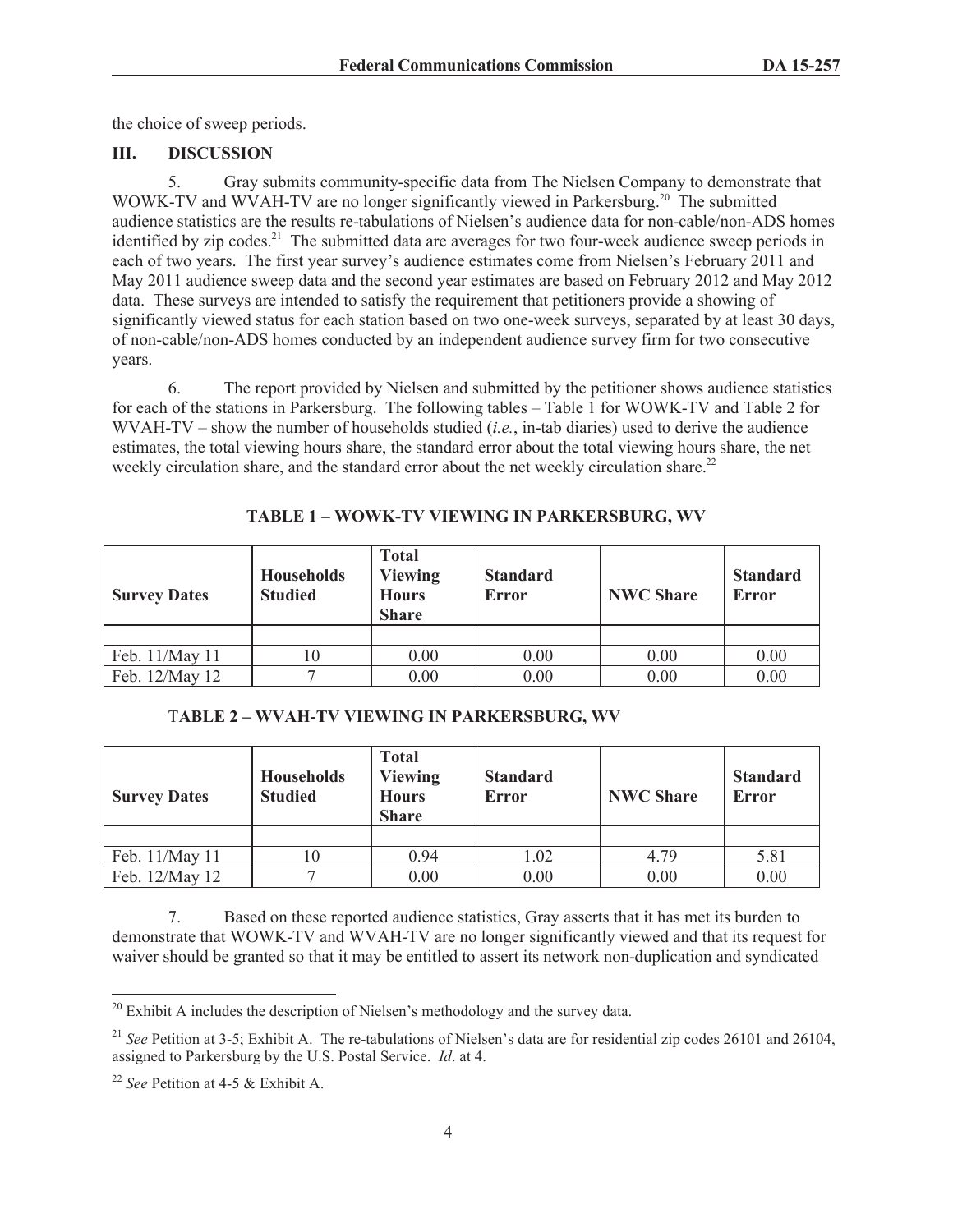exclusivity rights in Parkersburg.<sup>23</sup>

# **A.** *Survey Issues*

8. WVAH opposes the petition for special relief and argues that Gray fails to meet the requirements for demonstrating that its station is no longer significantly viewed in Parkersburg because it fails to submit data for all of Parkersburg.<sup>24</sup> It notes that the submitted data are for two zip codes  $-26101$ and 26104 – yet the United States Postal Service ("USPS") website indicates that there are three zip codes associated with Parkersburg – 25102, 26104 and 26105.<sup>25</sup> WVAH states that Gray's study thus is not representative of the community as a whole, and WVAH claims Gray has improperly "cherry-picked" zip codes without an explanation.<sup>26</sup> WVAH asserts that the requested waiver should be denied on this basis.

9. WVMH argues that the petition should be denied because the submitted data make it impossible to determine whether there were in-tab diaries included in each of the survey periods. It claims that the samples used are small (10 diaries in 2011 and 7 in 2012) and that without information to determine whether the combined data for the two survey periods included at least one respondent in each survey period, the data are statistically unreliable.<sup>27</sup> In this regard, WVMH states that case law has established that a survey in which there were no surveyed households would be unacceptable for purposes of a waiver of the significantly viewed exception.<sup>28</sup>

10. Further, WVMH states that the over-the-air data cannot be reconciled with the market realities of Parkersburg. It points out the number of over-the-air households in Parkersburg is small and MVPD penetration is over 90 percent.<sup>29</sup> WVMH asserts that its station was the only full-power West Virginia CBS affiliate viewable in Parkersburg during those survey periods, raising questions as to whether the small sample Gray relies on properly represents Parkersburg viewing patterns.<sup>30</sup> Noting that the methodology for evaluating requests for significantly viewed waivers has evolved over time based in part on market realities, WVMH argues this case presents an opportunity for the Commission to further evolve its analysis and take the market realities of cable penetration into account.<sup>31</sup>

11. Suddenlink, the cable service provider in Parkersburg and surrounding communities, states that it supports the arguments already set forth in the opposition submitted by WVMH and WVAH.<sup>32</sup> It states the sample relied upon by Nielsen is "far too small" to justify Gray's requested waiver

<sup>26</sup> *Id.* at 3. WVAH admits Gray may have shown that WVAH-TV is no longer significantly viewed in two of the Parkersburg zip codes, but they do not comprise the entire community. *Id*.

<sup>27</sup> WVMH Opposition at 8-9. *See also* Suddenlink Opposition at 4-5.

<sup>28</sup> WVMH Opposition at 8 (citing *WTNH Broadcasting Inc.*, 27 FCC Rcd 15895, 15901-902 ¶ 9 (MB 2012); *Saga Quad States Communications LLC*, 27 FCC Rcd at 14859, 14865 ¶ 9 (MB 2012)).

<sup>29</sup> *Id.* at 9-10. WVMH provides Nielsen data reproduced by the Television Advertising Bureau showing OTA (overthe-air), cable, and ADS penetration by DMA. *See id.* at Exhibit A, ADS, OTA and Wired-Cable Penetration by DMA. The data show that 5.6 percent of the Parkersburg DMA are OTA households. *Id.*

<sup>30</sup> *Id*. at 2, 10.

<sup>32</sup> Suddenlink Opposition at  $2 \& n.1$ .

 $23$  Petition at 5-6.

 $24$  WVAH Opposition at 1, 3.

<sup>25</sup> *Id* at 3. *See also* WVAH Opposition at Exhibit 1 (USPS zip codes for Parkersburg). WVAH does not dispute the omission of zip codes 26102 and 26103, used for specific post office boxes, and 26106, a unique zip code for a company or organization. *See id.*

<sup>31</sup> *Id.* at 10 (citing *WTNH Broadcasting Inc.*, 27 FCC Rcd at 15896-97 ¶ 4 (MB 2012)).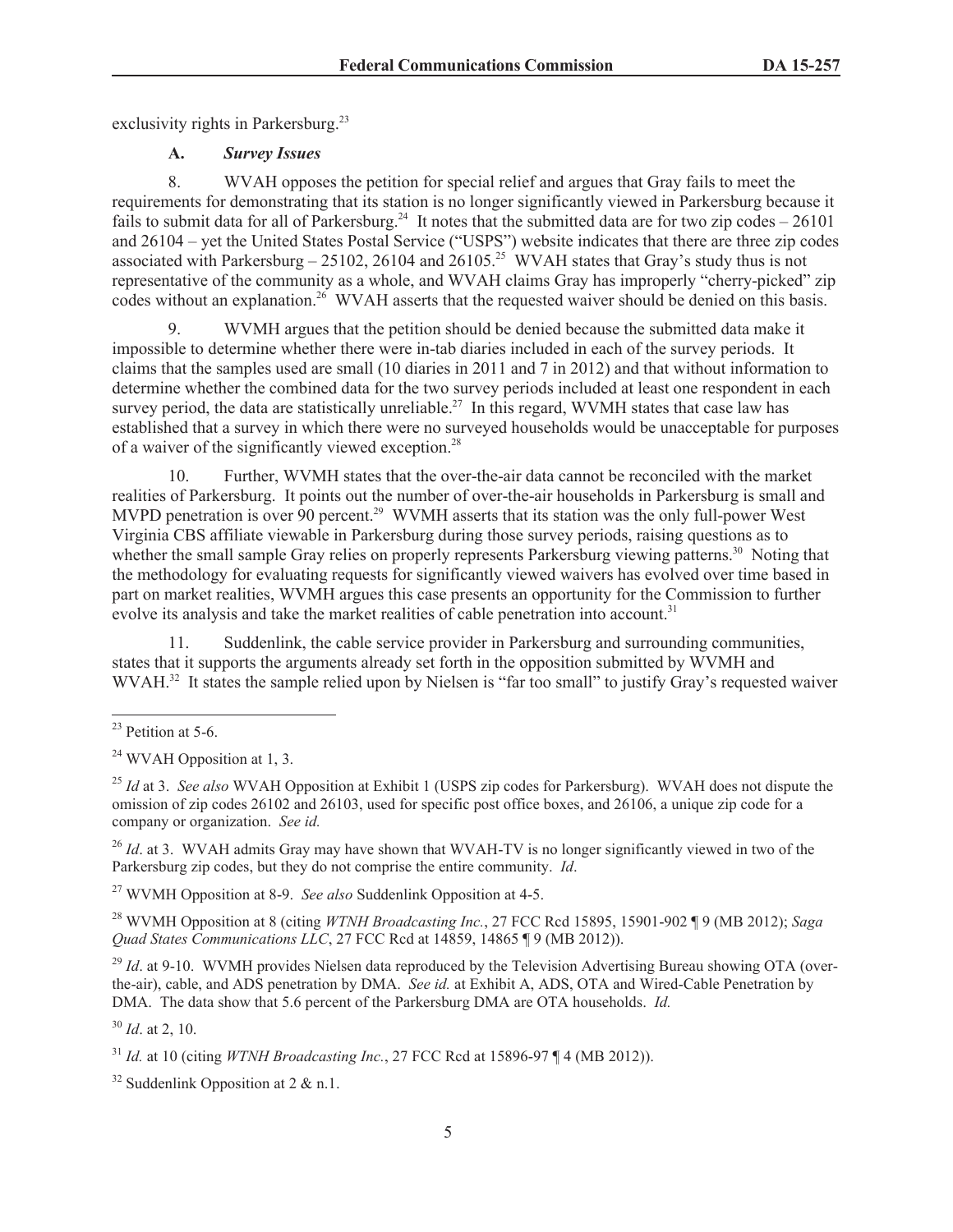and asserts that Nielsen retrofitted existing data for this purpose, rather than conducting a new study.<sup>33</sup> In addition, it argues the Commission should not assume that a standard error computation resolves any reliability concerns based on sample size.<sup>34</sup> In this regard, it states that, before the Commission grants a petition that would disrupt long-established viewing patterns based on statistical evidence, it should require that the petitioner demonstrate with detailed support from a statistical expert other than the entity undertaking the survey that the survey evidence is reliable and is not undermined by the survey size.<sup>35</sup>

12. Gray responds to the argument raised with respect to its survey – the omission of zip code 26105. It states that WVAH solely bases its argument on a USPS website look up search whereby a user can obtain all the zip codes to which the USPS will deliver mail using the identified community name.<sup>36</sup> Gray asserts that zip code assignments have never served as a definitive source of jurisdictional boundaries, but are maintained to route mail delivery.<sup>37</sup> It observes that the USPS look-up site reveals that 26105's preferred city is Vienna, but that Parkersburg is listed under other acceptable cities, and thus, Gray asserts this online inquiry proves nothing and that WVAH's opposition should be dismissed.<sup>38</sup>

13. With respect to the sample size, Gray observes that the argument that the sample of 10 diaries in one year and 7 diaries in the second year is inadequate, is one the Commission has repeatedly rejected.<sup>39</sup> In response to whether the combined survey data included at least one diary from each time period, Gray observes that while Commission policy allows combined data, it affirms the Nielsen studies it used relied upon more than one diary in each survey period.<sup>40</sup>

## **B.** *Other Issues*

14. WVMH, the Huntington CBS affiliate, argues that the petition should be dismissed because Gray's stations are ineligible for non-duplication and exclusivity protection.<sup>41</sup> Specifically, it states that WIYE-LD is not entitled to exclusivity because it is a low power station, which does not have network non-duplication or syndicated exclusivity protection under the Commission's rules.<sup>42</sup> WVMH also argues that the digital multiplex channel of WTAP-TV cannot assert exclusivity rights by virtue of any affiliation agreement CBS reached with WIYE-LD as the affiliated station.<sup>43</sup> Further, WVMH claims that its relevant service contour overlaps a large portion of Parkersburg, thus barring Gray from claiming syndicated exclusivity against WOWK-TV under Section 76.106(a) independent of its status as a significantly viewed station.<sup>44</sup>

15. Further, WVMH expresses its desire to continue to serve Parkersburg as it has for nearly

- <sup>34</sup> *Id.* at 5.
- <sup>35</sup> *Id.*
- <sup>36</sup> Gray Reply at 5.
- <sup>37</sup> *Id.* at 6.
- <sup>38</sup> *Id.*

 $39$  *Id.* at 5 & n.7 (citation omitted).

 $^{40}$  *Id.* at 5.

<sup>42</sup> *Id.* at 4-6.

<sup>43</sup> *Id.*

<sup>44</sup> *Id.* at 6-7. WVMH provides maps showing the extent to which the "noise limited contours" of WOWK-TV overlap Parkersburg. *See* WVMH Opposition at Exhibits E-1 and E-2.

<sup>33</sup> *Id*. at 4.

<sup>41</sup> WVMH Opposition at 3-4.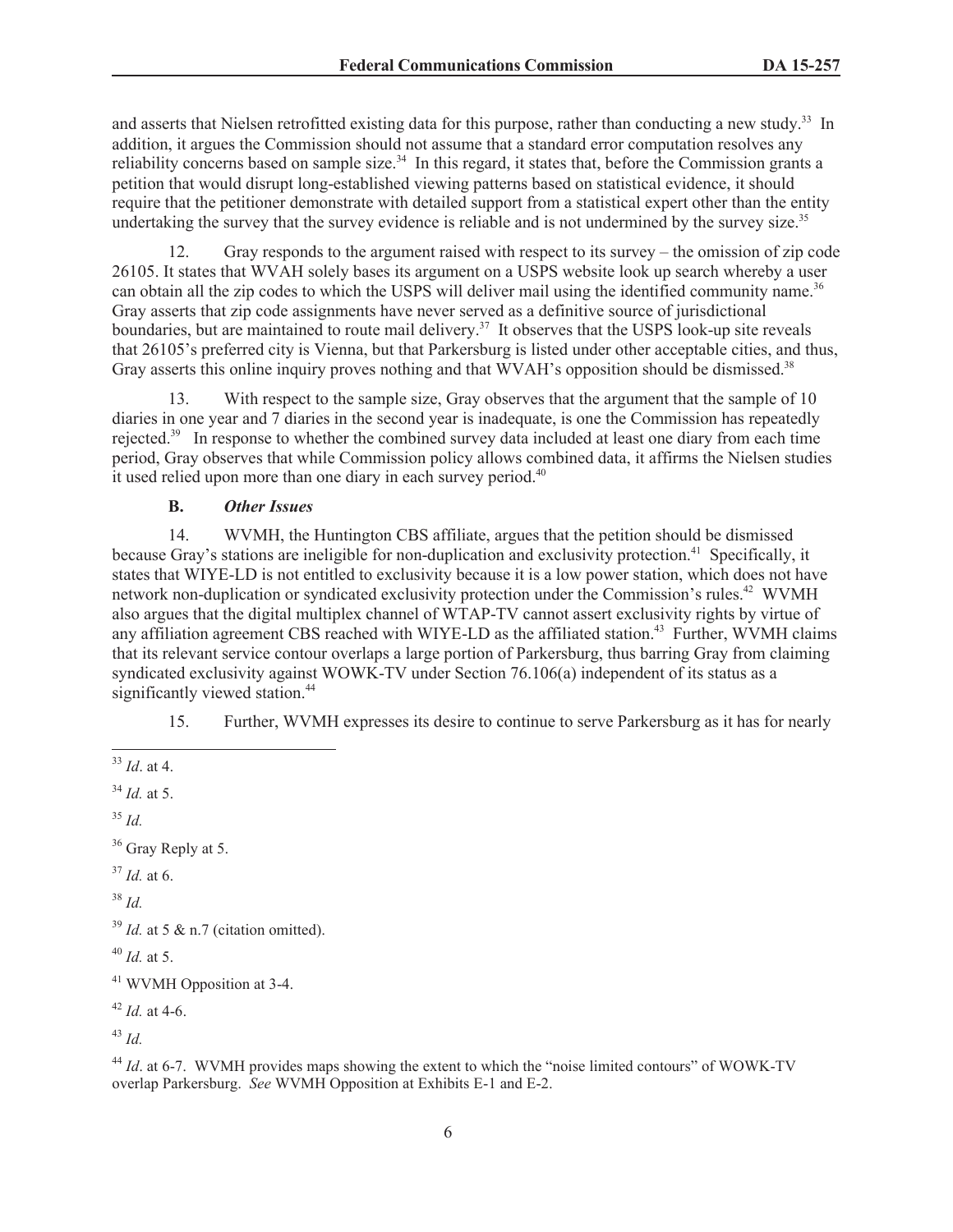half a century.<sup>45</sup> It notes that as a practical matter, if the waiver is granted, cable operators will not just delete the duplicated programming, but the entire signal. It then argues that the loss of WOWK-TV service to Parkersburg would not be in the public interest given its local programming and its participation in a statewide network of West Virginia owned-and-operated stations.<sup>46</sup>

16. In addition to stating its general support of WVMH's opposition,<sup>47</sup> Suddenlink asserts that low power stations do not have network non-duplication or syndicated exclusivity rights.<sup>48</sup> In this regard, it reiterates WVMH's statement that low power WIYE-LD is the affiliate named in the Gray-CBS affiliation agreement and points out that Gray claims that it has an affiliation with Fox for carriage of that network's programming on WOVA-LD.<sup>49</sup> It also states that, if the waiver were granted, it would not require the blacking out WVAH-TV or WOWK-TV's signals under syndicated exclusivity because the noise-limited service contours of these stations overlaps Parkersburg.<sup>50</sup>

17. In its reply to the oppositions, Gray explains that it is authorized to broadcast Fox programming on WTAP-TV and WOVA-LP and to broadcast CBS programming on WTAP-TV and WIVE-LP.<sup>51</sup> It states it broadcasts NBC programming on channel 15.1, CBS on channel 15.2, and Fox on 15.3, and that it holds affiliation agreements with these networks that confer network non-duplication and syndicated exclusivity rights on these channels.<sup>52</sup> It clarifies that it is not seeking exclusivity protection for its low power stations, and states that that the oppositions are entirely correct in this regard.<sup>53</sup>

18. Gray states that WVMH, the Charleston CBS affiliate, misunderstands the scope of the petition and a grant would only require cable operators to honor its station's non-duplication rights conferred by CBS.<sup>54</sup> It asserts that the Commission's requirements that cable operators carry WOWK-TV's more distant signal during network programming is contrary to the longstanding interest in promoting localism.<sup>55</sup> Moreover, Gray points out that the requested wavier would not compel cable operators to cease retransmitting relevant local programming, and the petition only concerns carriage of network programming.<sup>56</sup> To the extent WVMH seeks to have the standards for significantly viewed waivers evolve in a way that would allow perpetual carriage of WOWK-TV's signal in an adjacent market, this is not the forum to seek reconsideration of sections 76.5(i) and 76.54, according to Gray.<sup>57</sup> Further it states that the Bureau must apply the same rules, policies and precedent that is has applied to

<sup>49</sup> *Id.* at 2-3.

<sup>50</sup> *Id*. at 3-4.

<sup>51</sup> Gray Reply at 2. WTAP-TV is assigned to digital channel 49; its virtual channel is 15.

<sup>52</sup> *Id*.

<sup>54</sup> *Id.* at 7.

<sup>55</sup> *Id.* at 3.

<sup>56</sup> *Id*. at 7.

<sup>57</sup> *Id*. at 6-8.

<sup>45</sup> *Id*. at 2. Exhibit E-3 shows that the Charleston-Huntington DMA abuts the Parkersburg DMA.

<sup>46</sup> *Id*. at 11-12.

<sup>47</sup> Suddenlink Opposition at 2.

<sup>48</sup> *Id.*

<sup>&</sup>lt;sup>53</sup> *Id.* at 3-4. The initial petition named all the Parkersburg stations owned by Gray, and was not clear that the waiver was only sought for the full power station, WTAP-TV.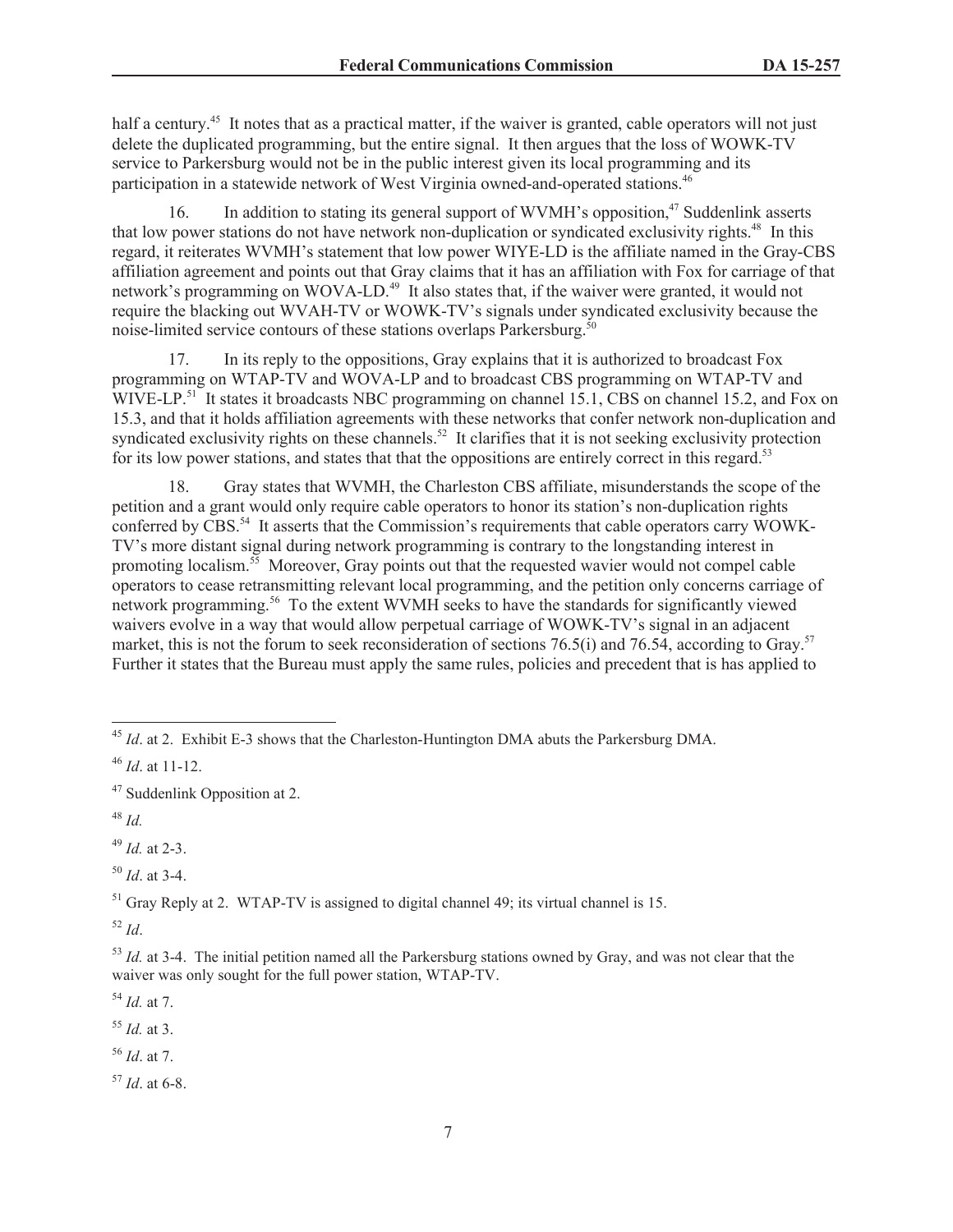similarly-situated petitions here.<sup>58</sup>

## **C. Discussion**

19. The survey submitted by Gray is consistent with the Commission's requirements under Section 76.54(b) and *KCST* in terms of it use of re-tabulations of Nielsen's routinely collected data to demonstrate that a station is no longer significantly viewed and entitled to a waiver of the significantly viewed exception to the network non-duplication and syndicated exclusivity protections. However, it is not clear whether the zip codes used by Gray to define Parkersburg are correct.<sup>59</sup>

20. In cases of this type, zip codes have generally been found to be a good method for identifying cable communities of interest for the purpose of Nielsen's re-tabulations of its existing data. However, as Gray observes, they are not a definitive source of a community's boundaries.<sup>60</sup> The zip code look-up website, cited by both Gray and WVAH, is intended to be used in the mail delivery context, and not to delineate cable communities.<sup>61</sup> It appears that Gray and WVAH have provided selective research from the USPS website to support their points.<sup>62</sup> Additional research on the USPS look-up website provides other evidence that use of this information is not sufficient to resolve the question about which zip codes should be used to delineate the area served by the Parkersburg cable system. For example, entering zip code 26101 shows Parkersburg as the preferred city, but Vienna as acceptable; entering zip code 26104 gives Parkersburg as the preferred city, with N Parkersburg, North Hills, and North Parkersburg listed as acceptable; and entering Vienna produces two zip codes, 26101 and 26105, both associated with the city name Vienna. This limited additional information serves to show that, while the USPS zip code look-up may be useful in some cases to define the geographic limits of a community, it is far from definitive here. In addition, Suddenlink, the party in the best position to confirm the subscriber zip codes billed for its Parkersburg cable system, CUID WV0114, appears to concur with WVAH, although it does not affirmatively state that households located in zip code 26105 are served by the Parkersburg cable system.<sup>63</sup>

21. It is the burden of the petitioner seeking a waiver of the network nonduplication and syndicated exclusivity rules to establish through reliable evidence that the stations for which it seeks a waiver are no longer significantly viewed stations in the communities named in the Petition. In this instance, the parties opposing the Petition have raised legitimate questions regarding the zip codes used to prepare the Nielsen data that support the Petition. Petitioner failed to adequately rebut these concerns in its Reply and independent investigation by Commission staff could not definitively resolve this issue. For these reasons, the Petition filed by Gray Television Licensee, LLC is denied. Because these concerns are capable of resolution the Petition is denied without prejudice to refiling at a subsequent time.

## **IV. ORDERING CLAUSES**

22. Accordingly, **IT IS ORDERED**, that the petition filed by Gray Television Licensee, LLC

<sup>58</sup> *Id.* at 8.

<sup>&</sup>lt;sup>59</sup> If the zip codes selected to identify Parkersburg were determined to be correct, then the submitted data are sufficient to demonstrate that WVAH-TV and WOWK-TV are no longer significantly viewed as they do not meet the criteria set forth in Section 76.5(i).

<sup>60</sup> *See* Gray Reply at 6.

 $<sup>61</sup>$  Gray Reply at Exhibit C; WVAH Opposition at Exhibit 1.</sup>

 $62$  While Gray found one comparable example in MD to make its point, it is not clear whether its claim would be borne out if other examples were examined.

<sup>63</sup> *See* Suddenlink Opposition at n.1 ("Suddenlink also supports the arguments set forth in the 'Opposition to Petition for Special Relief' submitted by WVAH . . . . ")